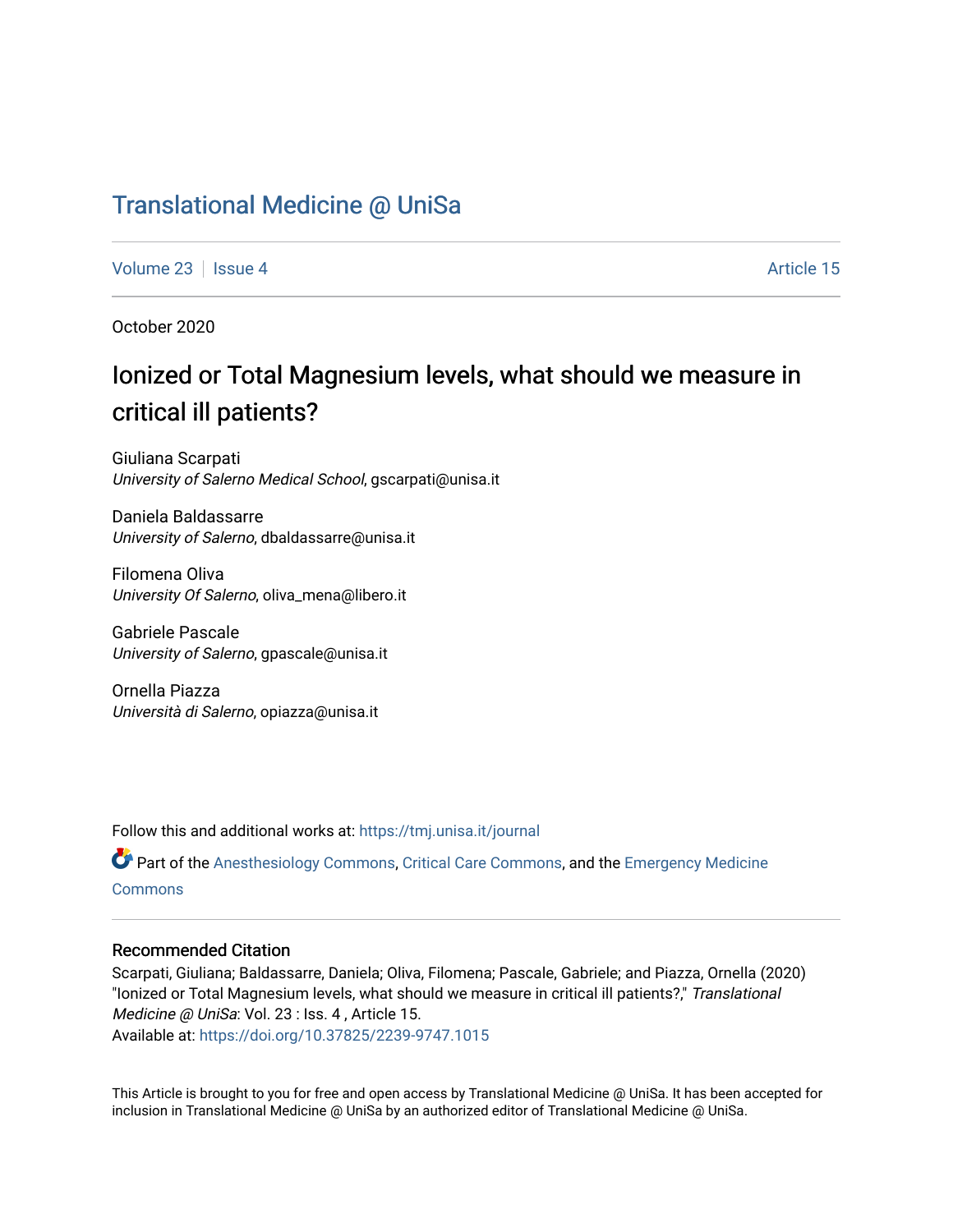# **Ionized or Total Magnesium levels, what should we measure in critical ill patients?**

Scarpati G, Baldassarre D, Oliva F, Pascale G, Piazza O University of Salerno (gscarpati@unisa.it)

*Abstract* -Monitoring and measuring magnesium (Mg) values are essential to prevent the development of numerous complications in perioperative medicine and critically ill patients. Although previous studies suggest that measuring free ionized magnesium (iMg) is more useful for estimating Mg status, clinicians currently rely on measurement of total serum magnesium to determine if supplemental magnesium is needed. In this review, we analyzed the recent literature to decide whether it is better to measure ionized serum Mg or total serum Mg when assessing magnesium status, whether iMg predicts clinical outcome, and what are the difficulties in measuring serum iMg levels in intensive care patients and perioperative medicine.

# *Keywords: Ionised Magnesium; Preoperative Medicine; ICU; Dysmagnesemia*

# I. IONIZED VS TOTAL MAGNESIUM LEVELS IN INTENSIVE CARE PATIENTS

Ionized magnesium (iMg) constitutes 50% of the total magnesemia and represents the electrophysiologically active portion. 10% of magnesium in the blood is complexed with anions, and the remaining 30-40% is bound to albumin [1]. Hypomagnesaemia occurs postoperatively in about 60%, in 65% of patients admitted to medical intensive care (ICU) and in about 90% of surgical patients [2]. Although total Mg and ionized Mg are generally related in subjects in good health, the literature on Mg supplementation has been disparate [3-5]. iMg is rarely measured in a clinical setting [6], perhaps because it requires specialized equipment for measuring iMg on whole blood. Additionally, iMg values may be subject to individual factor interference. According Rooney M et al [4], who studied 59 relatively healthy individuals aged > 55 years and with no prior history of cardiovascular disease, randomized 1:1 to 400 mg/day of oral Mg (in the form of Mg oxide) or lactose placebo for 10 weeks, the baseline concentrations of iMg and tMg were modestly and positively associated. Very few studies have evaluated the relation between tMg and iMg in patients admitted to intensive care. Cardiovascular dysfunction and systemic inflammatory response syndrome in ICU patients are closely related to hypomagnesaemia [2]. Dysmagnesaemia is also common in critically ill patients and has been shown

#### **Gastrointestinal disturbances**

Nasogastric suction

Malabsorption syndrome

**Bowel** resection

Diarrhea

Malnutrition

Pancreatitis

**Renal loss of Mg** 

Chronic parenteral fluid therapy

Osmotic diuresis

Hypercalcemia

Alcohol

**Drugs** 

Metabolic acidosis

Renal diseases

Table 1. Causes of hypomagnesemia in ICU patients.

to be associated with a higher mortality rate and longer ventilatory support [7-9]. Also, several studies report a correlattion of dysmagnesemia with increased mortality, length of stay, and morbidity in ICU patients [10-14]. Nonetheless, hypomagnesemia is frequently underdiagnosed. Hypomagnesemia is present in approximately 70% of adult patients admitted to the ICU. Gastrointestinal disturbances and renal loss of Mg are the main causes of hypomagnesaemia in critically ill patients [15] (Table 1) and they are a frequent cause of secondary hypokalemia and hypocalcemia leading to severe neuromuscular and cardiovascular clinical manifestations (Table 2).

In particular, ICU patients receive different combinations of drugs and may have a reduced ability to eliminate the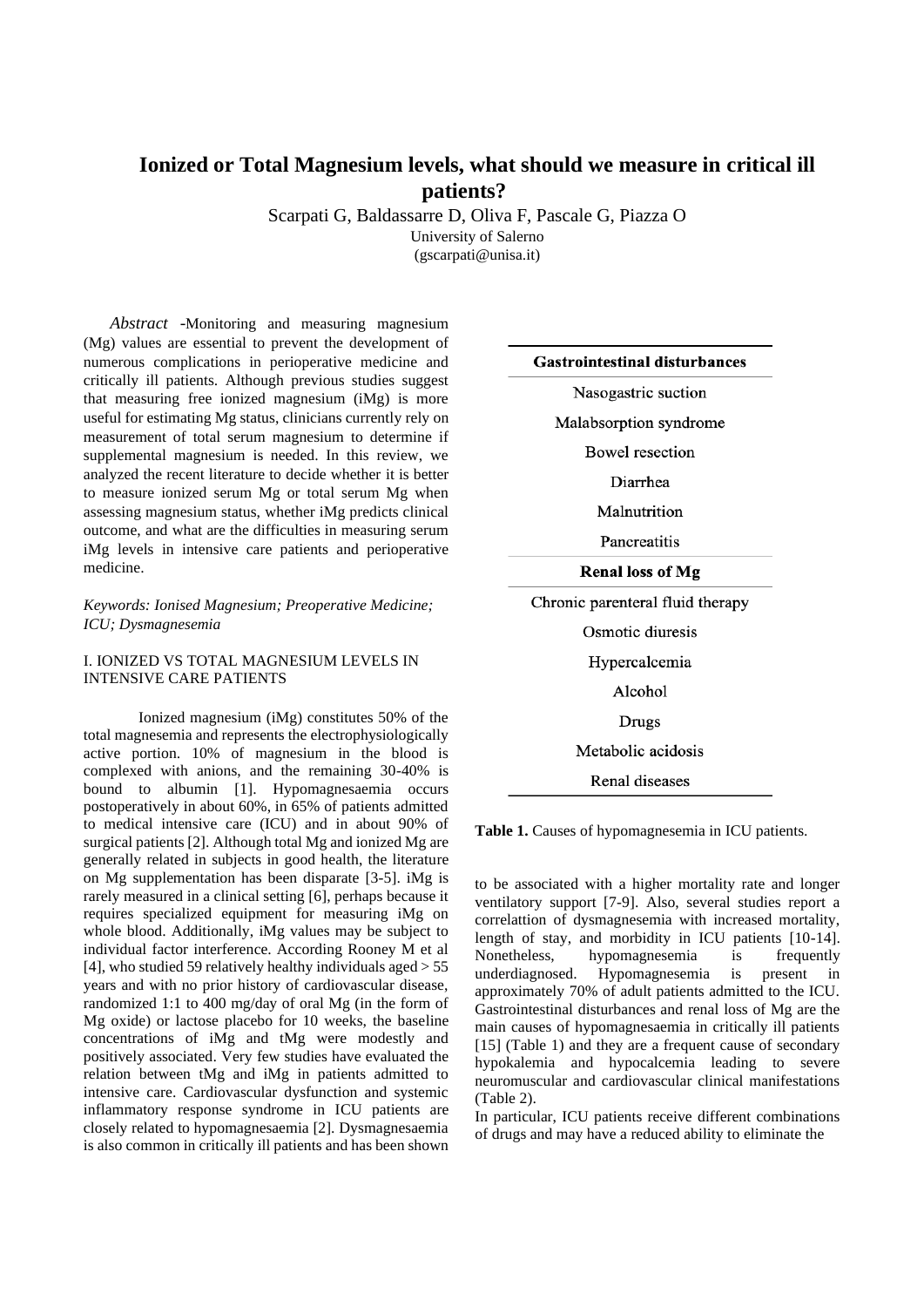| Hypomagnesemia                                                    | <b>Hypermagnesemia</b>                |
|-------------------------------------------------------------------|---------------------------------------|
| <b>Cardiovascular abnormalities</b>                               | <b>Cardiovascular abnormalities</b>   |
| Atrial and ventricular arrhythmias                                | <b>Heart Block</b>                    |
| Hypertension                                                      | Hypotension                           |
| Cardiac insufficiency                                             | Cardiac arrest                        |
| Coronary vasospasm                                                | <b>Bradycardia</b>                    |
| Heart failure and sudden death                                    |                                       |
| <b>Neuromuscular abnormalities</b>                                | <b>Neuromuscular abnormalities</b>    |
| Skeletal and respiratory muscle weakness                          | Respiratory distress                  |
| Tetany                                                            | Paralysis                             |
| Convulsions                                                       | Lethargy                              |
| <b>Metabolic abnormalities</b>                                    | <b>Gastrointestinal abnormalities</b> |
| Hypokalemia                                                       | Nausea                                |
| Hypocalcemia<br>Insulin resistance<br>Impaired glucose tollerance | Vomiting                              |
| <b>General manifestations</b>                                     | <b>Hemostaticabnormalities</b>        |
| Weakness                                                          | Decreased thrombin generation         |
| Anorexia                                                          | Decreased platelet aggregation        |
| Depression<br>Migraine                                            |                                       |

**Table 2.** Clinical manifestations associated with hypomagnesemia and hypermagnesemia.

drugs due to the reduced kidney and/or liver function that could influence Mg homeostasis [15].

Finally, diabetic ketoacidosis, starvation or alcoholism causing metabolic acidosis result in the renal loss of Mg. Del Gobbo et al. demonstrate that for every 0.49 mg/dL (0.2 mmol/L) serum Mg reduction, there is a 30% increase in cardiovascular diseases [16]. Furthermore, other studies have reported a higher incidence of sepsis in ICU patients with hypomagnesaemia [10,11,17].

The relationship between hypomagnesaemia and mortality rate varies widely in the literature. Chernow et al. [18], Rubeiz et al. [19] and Safavi and Honarmand [20] found in their studies a higher mortality rate in patients with hypomagnesaemia than in normomagnesemic patients. While Guérin et al. [21] noted a higher ICU mortality rate among hypermagnesaemic patients with no difference in mortality between hypomagnesaemic and normomagnesemic patients. Finally, other studies [22,23] observed up to 3 times higher mortality rates in patients who develop ionized hypomagnesaemia while staying in the ICU. The average hospital mortality in all the studies was 24.3%. Hypermagnesemia is present in 5% to 10% of critically ill patients [24]. Table 2 shows the clinical conditions associated with hypo- and hypermagnesemia.

Several studies demonstrated that iMg is the only marker that specifically identifies patients with dysmagnesemia [25,26]. Besides, iMg monitoring of patients treated with Mg sulfate improves clinical outcomes. It can reduce the length of stay, and iMg monitoring reduces the risk of Mg toxicity in patients treated for Mg deficiency [26]. In critically ill patients, the correlation between iMg and total Mg has been demonstrated to be poor [27,28]. In fact, 69%-

85% of critically ill patients with low total Mg results have been found to have normal iMg levels. Correcting Mg deficiency based on rapid, real-time measurement of iMg allows for a more accurate titration of Mg sulfate, but iMg must be directly measured; it cannot be calculated.

Yeh et Al. noted that using total Mg in clinical decision making can lead to over-treating patients with Mg sulfate and unnecessary repeat testing [27].

iMg is also vital for the intracellular regulation and transport of Na, K, and iCa [12]. So, rapid serial measurement of iMg is crucial for the management of electrolyte deficiencies [29]. Hypomagnesaemia and hypocalcemia are very common (up to 40%) in patients with other electrolyte abnormalities [30], demonstrating that iMg, Na, K, and Ca should always be tested together for proper electrolyte near-normal. In fact, it was observed that the hypokalemia and hypocalcemia did not improve on intravenous K and Ca administration alone, it was only after Mg supplementation, the blood levels of Na, K and Ca reached the near-normal levels [31]. Treatment of magnesium deficiency in hypomagnesaemia through intravenous administration requires a concentration of MgSO4 20% or less with a rate of injection not exceeding 1,5ml/minute of a 10% solution or its equivalent. For severe magnesium deficiency, about 5g/liter of infusion solution intravenously over 3 hours should be recommended. Dosage should be reduced in renal impairment. Plasma magnesium concentrations should be monitored throughout therapy. For a summary of clinical studies evaluating the role and dosing of magnesium sulfate (MgSO4) in critically ill patients please read Panahi et Al. [31].

# II. IONIZED VS TOTAL MAGNESIUM LEVELS IN THE PERIOPERATIVE SETTING

The interest in magnesium and its biologically active form continues to be attentive despite conflicting data of the effect of magnesium supplementation on preventing perioperative adverse events or predicting health outcomes in surgical patients. A state of perioperative hypomagnesemia, not present before surgery, has been reported [32,33], considering the total serum magnesium easily measurable. The available data on the possible benefit of the magnesium supplementation in the perioperative period concern different aspects.

The greatest attention has been pointed to the prevention of arrhythmias in high-risk patients undergoing cardiac surgery. A recent meta-analysis is supporting the data published in previous years on the role of prophylactic magnesium supplementation in the prevention of postoperative atrial fibrillation (POAF) in patients undergoing cardiac surgery [33], especially when magnesium is given in the postoperative period [34]. Perioperative hypomagnesemia should have a crucial influence on cardiac adverse events after surgery [35] particularly on POAF, described as the most common cardiac complication occurred in cardiothoracic surgery [36]. The reported data on cardiac surgery patients seem to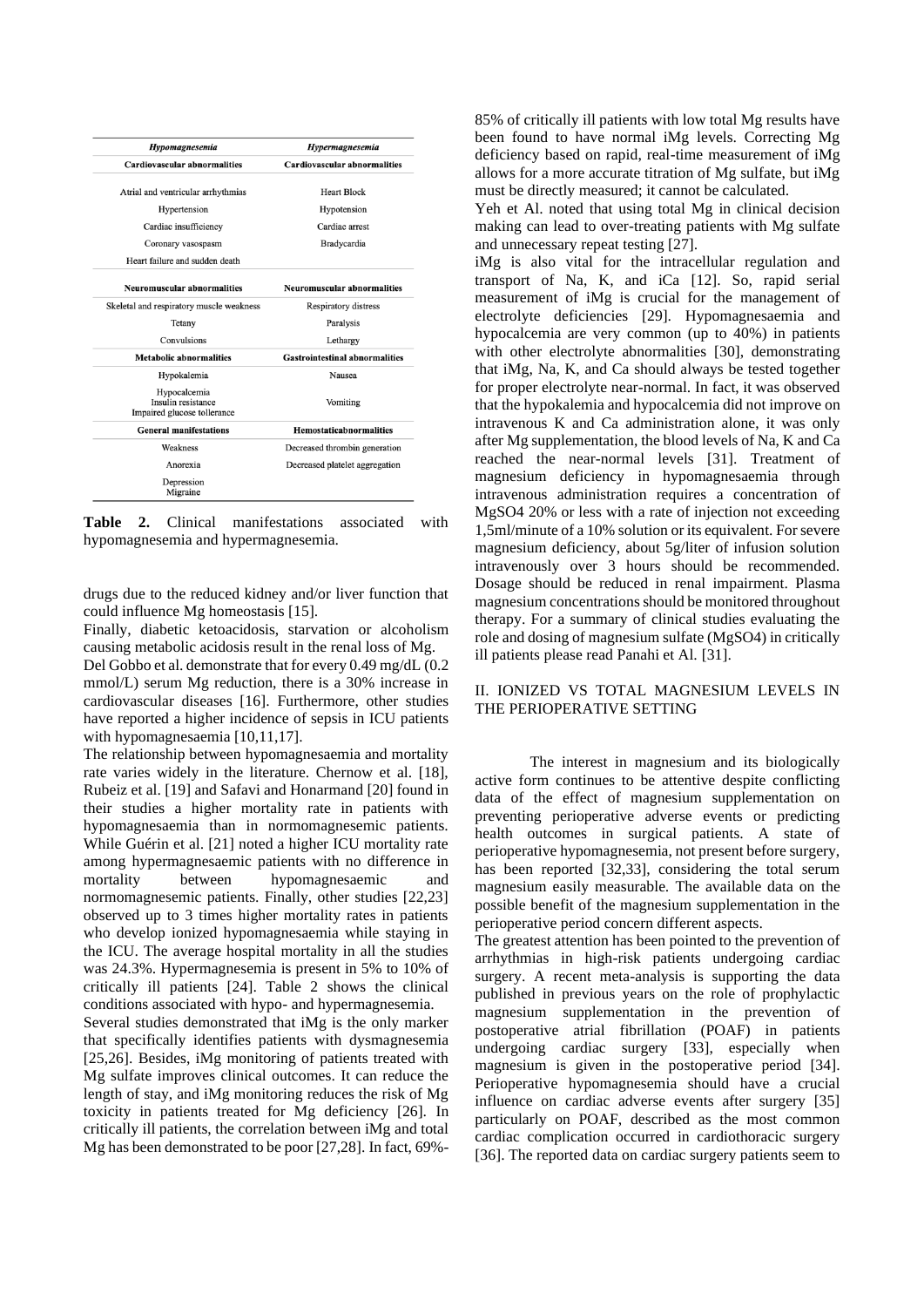be faulty by many confounding factors. Population recruited in these search patterns are often high-risk patients or with morbid conditions that can alter magnesium homeostasis, consequently, the total circulating magnesium. In the same way, they often require additional intraoperative therapies and different surgical techniques. Furthermore, the ubiquitous role that magnesium has in biological functions makes it difficult to identify all the interconnections between magnesium homeostasis and the causes of perioperative adverse events magnesium correlated. Although further investigation is needed and the mechanisms involved are unclear, magnesium plays a role in the incidence of cardiac complications and perioperative mortality [37]. The work of Whittaker et al. [37] pointed out that perioperative changes in serum magnesium are independently predictive for 30-day mortality and cardiac morbidity on patients undergoing unplanned vascular surgery. The relevance of the data is considerable, but the authors do not address the issue of the physiopathology of surgical related hypomagnesemia, nor examine the effects of magnesium supplements on patient outcomes suggesting further high-quality research to probe the effects of the biologically active form of magnesium, its measurement and its usefulness in the perioperative setting.

The intravenous administration of magnesium has proven to be safe in any case [33,38], and it has already been used as an effective therapy in the torsade de pointes [39]. The effectiveness of magnesium supplementation in the prevention of postoperative supraventricular arrhythmias seems to be the same for thoracic surgery [40]. Considering the already approved uses of magnesium, some international companies do not underestimate the results obtained until now in preventing perioperative adverse events especially in the cardiothoracic and vascular surgery and recommend the prophylactic use of intravenous magnesium for high-risk patients [41].

Less consistent results relate to the effect of additional magnesium in the perioperative non-cardiac setting. A recent meta-analysis reported magnesium prophylaxis's ineffectiveness in reducing the incidence of arrhythmias after non-cardiac surgery and no impact on mortality [42]. It is right to underline that patients included in this metaanalysis are underwent different types of non-cardiac surgery with significant heterogeneity in the trials recruited. The efficacy of additional serum magnesium to prevent intra and postoperative arrhythmic events is often compared, as in this case, with antiarrhythmics or vasoactive drugs steadily administered for the pre-existing pathology in the general population candidate for surgery. Do not measure the ionized magnesium to be replenished and, therefore, the useful proportion of serum magnesium, it may not be helpful but, on the contrary, can create confusion and lack of reliability in the data. Several drugs commonly used, including diuretics and proton-pump inhibitors, interfere with the magnesium homeostasis. There are many different factors related to the patient or pre-existing diseases that can affect the absorption, metabolism, and excretion of magnesium [43].

In the same way, it can be misleading to consider only the dose of magnesium administered for all patients despite the promising results, without considering the sufficient serum concentrations achieved. According to recent work, intravenous magnesium at a dose of 50 mg/Kg is associated with significantly modulated hemodynamic response during laparoscopic surgery, reducing diastolic pressure and heart rate [44]. The reason for choosing a specific intravenous magnesium dosage, as reported in the metaanalysis in question, which includes 4 RCTs, remains unknown.

Some studies evaluated the achievement of stable magnesium levels after bolus intravenous administration, how it is usually used, or followed by continuous infusion that is demonstrated the same effective levels [45]. The oral route has been suggested in prophylactic therapy to prevent postoperative arrhythmias [46], but these investigations have aimed at measurement on total magnesium and not ionized bioactive free form [47].

Although no guidelines exist for the prophylactic use of magnesium in non-cardiac surgery and the research procedures implemented to achieve such important results are still unclear, a recent survey shows that, about almost a thousand doctors interviewed, 35% regularly use magnesium in anesthesia with a variable dosage based on personal choices [48]. Perioperative use of magnesium is also reported in the literature as an analgesic adjuvant during anesthesia or administered to reduce the demand of anesthetic drugs. Used for the pain control after laparoscopic cholecystectomy, intravenous magnesium is effective in reducing early pain within 24 hours and the requirement of anesthetic drugs [49]. This meta-analysis, with low heterogeneity and favorable outcome on pain control, have referred intravenous doses of magnesium from 7.5 mg/Kg to 50 mg/Kg or in association with continuous infusion among all trials considered. The same efficacy with various doses is reported in a systematic review investigating the effects of the supplement of magnesium in orthopedic surgery. The reported dose varied among studies considered but all within 50 mg/kg considering the maximum safe dose [50].

Other useful results on the control of postoperative pain emerge from the use of magnesium combined with local epidural anesthetic in different types of non-cardiac surgery in another series of trials evaluated [51]. Even in this case, there is a large dosage range of magnesium without serum detection. Ionized Magnesium has been forgotten once again. Considering the rule of magnesium as a noncompetitive antagonist of the *N-methyl*-d-aspartate (NMDA) receptor and its possible action on nociceptive modulation in the spinal cord [52], for several years, has been attempted to demonstrate its effectiveness on the extension of the action of intrathecal local anesthetics and opioids. Summarizing the data of several RCTs, Morrison et al. suggest the advantage of adding intrathecal magnesium to lipophilic opioids with or without local anesthetics to prolong the duration of spinal anesthesia in all types of surgery except for the obstetric surgery, encouraging the implementations of other trials [53]. An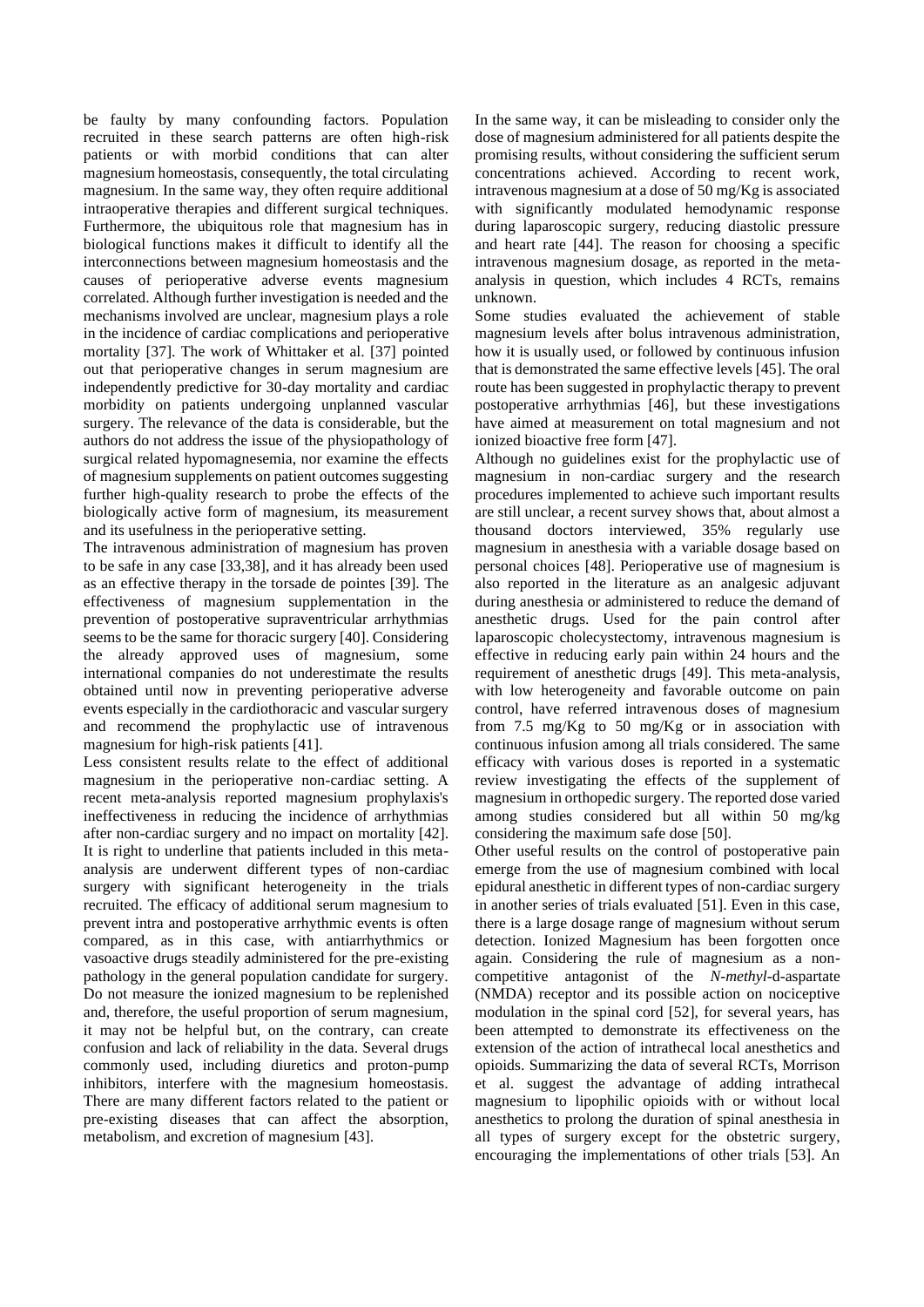interesting scientific debate has emerged about the safety and the right methods to perform a trial without neglecting the possible neurotoxicity of the intrathecal magnesium. While some authors assert safe and efficacious intrathecal magnesium dosages from 50 to 100 mg/kg without reported complications [54], others consider it possibly dangerous and thinking there is not currently licensed for intrathecal administration [55]. We add that to avoid side effects, safety levels can be established when they are accurately measured in the blood regardless of the administration route. The evidence that magnesium is an adjuvant in the control of postoperative pain emerges forcefully. The reduction of the opioid request and the prolonged analgesia are also obtained by the administration of the magnesium when associated with the local anesthetics in the peripheral blocks [56]. Whatever is the route of administration, intravenous, peridural, intrathecal, or peripheral, the level of adequate active magnesium is not detected, the limit for the onset of toxicity has not yet been proven and the difficulty of performing reliable trials remains.

### III. DISCUSSION

Ionized serum magnesium is the only marker that specifically identifies critically ill patients with impaired magnesium status and surgical patients that require a reduction of perioperative complications due to magnesium deficiency. Magnesium represents the second cation present in the intracellular environment and the fourth most abundant in the entire body. It plays a crucial task in the synthesis of nucleic acids and proteins, in the activity of hundreds of enzymes and is essential in neuromuscular contractility and in generating potential cardiac action [57]. Monitoring circulating ionized magnesium is to be preferred as a measure of bioavailability

after supplementation of magnesium compared with total magnesium, and it reduces the risk of Mg toxicity in patients treated for Mg deficiency. To increase the reliability of measurement iMg must be directly measured and it cannot be calculated. Even though critically ill patients are the most exposed to dysmagnesemia, iMg is not frequently measured in this clinical asset. And is not frequently measured in operating rooms either. Specialized equipment is needed for iMg measurement and it requires an immediate whole blood test. Detected iMg corresponds to the portion of magnesium biologically functional in contrast with total magnesium which includes proteinbound, ligand-bound, and the ionized magnesium. In our opinion iMg is the preferable clinical biomarker of magnesium status in critically ill patients that can avoid<br>overtreatment and identify patients with true overtreatment and identify patients with true dysmagnesemia with a higher risk of death **(Figure 1)** 

The data regarding the use of magnesium sulphate intravenously is encouraging in surgical patients, especially in cardiothoracic surgery, in order to prevent cardiac adverse events, improve outcomes, and reduce the perioperative mortality rate. The most significant results have been detected in preventing supraventricular arrhythmias in high-risk patients undergoing cardiac surgery. Perioperative hypomagnesemia is described mostly in cardiac surgical patients. They are commonly high-risk patients with pre-existing pathological conditions or developed in perioperative period that can alter magnesium homeostasis. They often require additional intraoperative drugs and different surgical techniques or extracorporeal circulation that interfere with the magnesium homeostasis. While some scientific societies suggest the use of magnesium in cardiothoracic surgery, no guidelines exist for the prophylactic use of magnesium sulphate in non-cardiac surgery. The correlation between total magnesium and ionized magnesium in these clinical assets has not been tested and most studies do not use iMg measurements to correlate the addition of magnesium to the improvement of outcomes.

Despite the real benefit of magnesium replacement in reduced mortality, the proven under-diagnosed hypomagnesemia in critically ill and surgical patients, too few studies are investing in the trials that wellcharacterized the optimal concentrations of iMg that imply health outcomes and avoid toxicity effects.

Different attempts to standardize the dose to be administrated, in literature, draw from the employment of magnesium in perioperative pain management. We reported intravenous doses of magnesium sulfate ranging from 7.5 mg/Kg to 50 mg/Kg in different RCTs and from 50 mg/Kg to 100 mg/Kg dose of intrathecal magnesium sulfate without a specific explanation when choosing one or another. And the same goes for the epidural route with ranges that can reach 500 mg of magnesium sulfate in continuous infusion or ultrasound-guided TAP-block that has a significant effect on postoperative pain control with ranges half as significant. The role of magnesium addition using different administration routes is widely proven to be effective in extending duration of analgesia, reducing postoperative analgesic drug necessity, and positively influencing hemodynamic responses during laparoscopic surgery. There are still no indications or recommendations on the use of magnesium in perioperative pain management and the safe threshold has yet to be established. None of the reported trials have detected circulating magnesium or iMg before and after administration nor has research, despite the positive outcomes, identified the correct and effective dose. Regularly measuring ionized magnesium levels is likely to play an essential role in defining the average effective dose that, in addition, would help preventing, mainly when using different administration routes, overdosage of magnesium. The clinical ranges reported by literature regarding total serum magnesium in the adult range from 0,7 to 1 mmol/L with minor variations and often suffer further deviations ranged between 0,75 and 0,95 [58]. It is widely acknowledged that the reference ranges proposed and currently in use for total magnesium originated from many studies regarding magnesium detection in healthy group samples with public health consensus. Total serum Mg is still considered by many authors as a good biomarker of magnesium status but only because it is the only test currently used in clinical practice at a reasonable cost and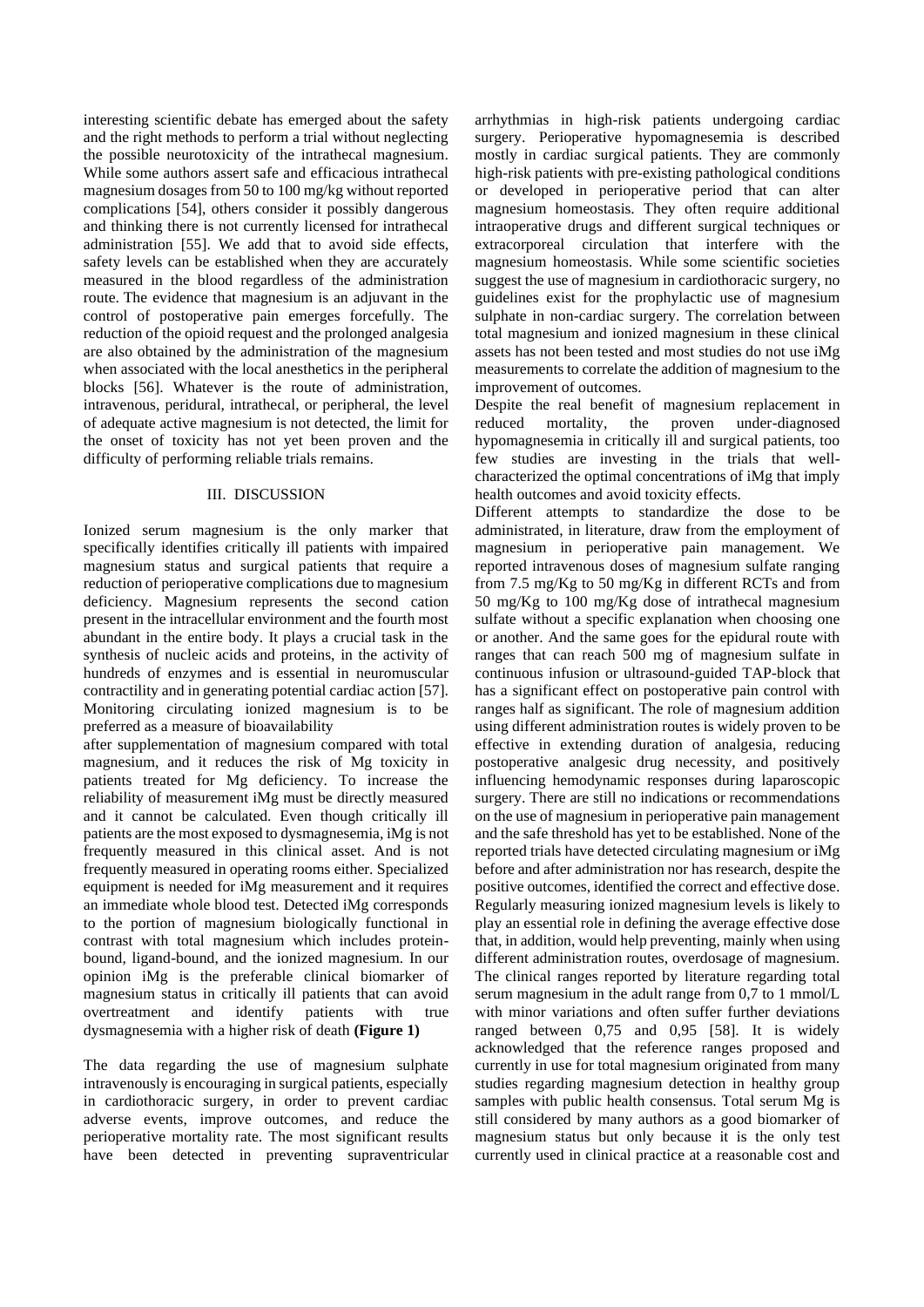with standardized methodologies. Accredited reference ranges derive from studies that had the possibility to measure total serum magnesium, urinary magnesium and fractional excretion with procedures extensively used in clinical laboratories and therefore easily available for clinical research. Variations in the concentration of total serum magnesium, easily detectable, has been correlated with the extracellular fraction of magnesium considered in equilibrium among different body compartments involved in magnesium homeostasis. But total magnesium measurement in serum does not reflect intracellular concentrations or the available unbound fraction, moreover it doesn't take into account the percentage of Mg bounded to proteins, to other molecules or water and doesn't consider the dynamic flow of Mg throughout different body compartments in order to maintain homeostasis. Trials concerning correlation between clinical outcomes and magnesium status on ill patients with different pathologies and organ failures are not clear because of the large variability of different analytical methods used to conduct them [59]. As a matter of fact, variations in total magnesium that deviate from the validated ranges may not correspond to the bioavailability of the active form of magnesium and a quantity within the range may misleadingly indicate a erroneous bioavailability of active form. With values within or even above range there is a true possibility that individuals result already deficient in biologically active magnesium with a latent deficiency [58]. Why not measure the active form directly then? (Table 3) Reference values emerged in literature for ionized Mg are ranged from 0.54 to 0.67 mM/L with an average interval of only 130 micromolar and a fraction of ionized Mg that can exceed 70% of the total circulating magnesium. However, the evidenced-based data is still poor in order to obtain unanimous approval [60]. Ionized magnesium refers to free magnesium ions and their detection requires laboratory techniques other than those for the total Mg. The availability of magnesium ionselective electrode and specific sensor technology linked with commercial blood analyzers assures more reliable measurement of ionized magnesium in a clinical setting [61]. This allows specific data collection in clinical practice directly on patients taking into account all those conditions that can alter magnesium levels as: independent factors, interferences with intake, absorption, losses and excretion. This procedure will surely produce adequate information in order to assume reference levels based on the evidence. iMg can be detected in whole blood minimizing waiting time compared to the detection of serum samples of tMg. The measurement can be influenced by the presence of other ions especially calcium, by temperature, by pH or dilution of the sample [62], corrected by the calibration of the blood analyzer and the exact sampling carried out by the operators. The infrequent detection of iMg in clinical practice seems to draw from a lack of standardization of diagnostic reference levels rather than high costs. Moreover, there are no guidelines or recommendations regarding therapeutic doses. No data is available regarding the relation between total magnesium concentrations, the

most surveyed, and ionized magnesium before and after the additional administration of sulphate magnesium. And no data is available regarding its proportional increment after reintegration. There is still no relation between the amount of i.v. sulphate magnesium administration, or other administration routes, in order to obtain reference levels of proposed iMg. It is yet to be clarified if such reference levels correspond, in clinical practice, to the effective concentrations of ionized magnesium in order to obtain the clinical results described in literature and above reported. Further and more specific research is essential to relate the detected values of ionized magnesium and its precise quantity to restore in order to optimize magnesium levels.

#### IV. CONCLUSIONS

Hypomagnesemia (and Hyper-) are present in several clinical manifestations, including cardiovascular indication and sepsis. Accurate and routinely measuring ionized magnesium in critically ill patients is necessary to replace the active physiological part. Measure and monitor the biologically active form of magnesium and establish an adequate circulating threshold is still a current challenge. The specialized equipment required to measure the biologically active way instead of circulating total magnesium does the research demanding work. Most studies do not consider serum magnesium measurement at all but only after supplementation in the surgical patients. The inclusion of iMg in the critical care profile enables rapid assessment of the physiologically active and clinically relevant magnesium fraction. Dosage, administration route, and optimal timing in the perioperative setting should be clarified concerning the measured levels accurately when it is reasonable to give magnesium supplements to achieved clinical benefits. The infrequent detection of iMg in clinical practice is due to a lack of standardization of diagnostic reference levels rather than to high costs. No data is available regarding the relation between total magnesium concentrations and ionized magnesium before and after the additional administration of sulphate magnesium, and no data is available regarding iMg proportional increment after reintegration. To this purpose, a large clinical trial, in different clinical setting, is necessary.

### **REFERENCES**

- 1. Hardwick, L.L.; Jones, M.R.; Buddington, R.K. et al. Comparison of calcium and magnesium absorption: in vivo and in vitro studies. The American journal of physiology 1990 Nov;259(5 Pt 1):G720-6
- 2. Koch, S.M.; Warters, R.D.; Mehlhorn U. The simultaneous measurement of ionized and total calcium and ionized and total magnesium in intensive care unit patients. Journal of Critical Care, 2002, vol 17, No 3, 203-205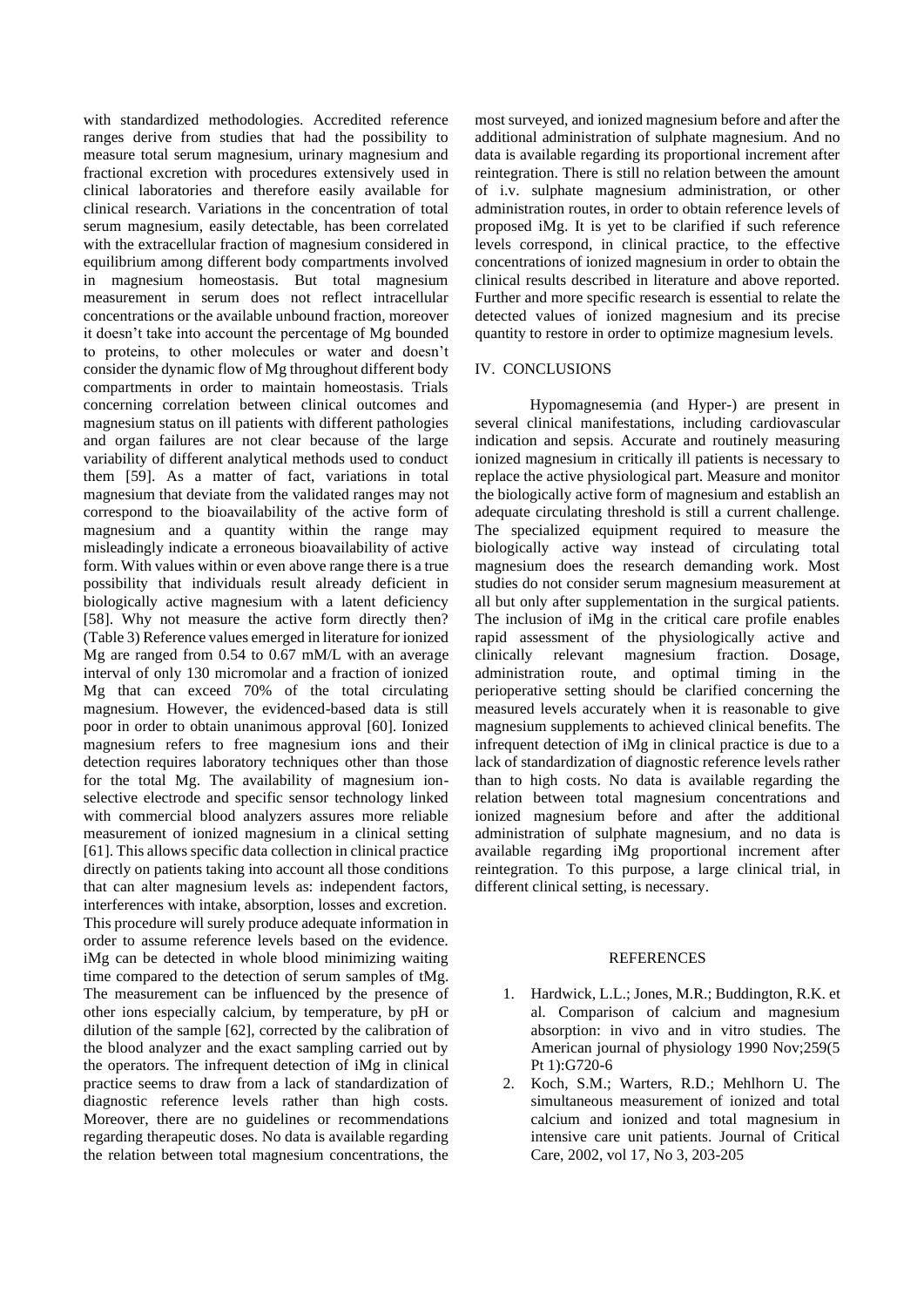- 3. Barbagallo, M.; Dominguez, L.J.; Galioto, A.; Pineo, A.; Belvedere, M. Oral magnesium supplementation improves vascular function in elderly diabetic patients. Magnes. Res. 2010, 23, 131–137
- 4. Alonso, A.; Chen, L.Y.; Rudser, K.D.; Norby, F.L.; Rooney, M.R.; Lutsey, P.L. Effect of Magnesium Supplementation on Circulating Biomarkers of Cardiovascular Disease. Nutrients 2020, 12, 1697.
- 5. Zavaczki, Z.; Szollosi, J.; Kiss, S.A.; Koloszar, S.; Fejes, I.; Kovacs, L.; Pal, A. Magnesium-orotate supplementation for idiopathic infertile male patients: A randomized, placebo-controlled clinical pilot study. Magnes. Res. 2003, 16, 131– 136
- 6. Costello, R.B.; Nielsen, F. Interpreting magnesium status to enhance clinical care: Key indicators. Curr. Opin. Clin. Nutr. Metab. Care 2017, 20, 504–511; Glasdam, S.M.; Glasdam, S.; Peters, G.H. The Importance of Magnesium in the Human Body: A Systematic Literature Review. Adv. Clin. Chem. 2016, 73, 169–193.
- 7. Markendeyulu, D.; Benhar, N.V.A. Study of prevalence of hypomagnesemia and clinical outcome in critically ill patients in tertiary care center in Andhra Pradesh. J. Evid. Based Med. Healthc. 2019; 6(7), 464-467.
- 8. Bharath, M.S.; Udayashankar, R.; Hiregoudar. On Admission Hypomagnesemia and its Adverse Effects in Critically Ill Patients Admitted to ICU in Tertiary Care Centre. International Journal of Contemporary Medical Research 2016, Volume 3, Issue 9, ICV: 50.43
- 9. Jiang, P.; Lv, Q.; Lai, T.; Xu, F. Does Hypomagnesemia Impact on the Outcome of Patients Admitted to the Intensive Care Unit? A Systematic Review and Meta-Analysis. Shock. 2017;47(3):288-295.
- 10. Limaye, C.S.; Londhey, V.A.; Nadkar, M.Y.; et al. Hypomagnesemia in critically ill medical patients. J Assoc Physicians India. 2011;59:19–22.
- 11. Velissaris, D.; Karamouzos, V.; Pierrakos, C.; Aretha, D.; Karanikolas, M. Hypomagnesemia in Critically Ill Sepsis Patients. Journal of clinical medicine research, (2015), 7(12), 911–918. https://doi.org/10.14740/jocmr2351w
- 12. Beheshti, S.; Tabatabaei, S.; Jahangirifard, A.; Safarzaei, M.; Golestani Eraghi, M.; Mahjoubifard, M. Effects of magnesium on clinical outcome of critical care traumatic patients. Journal of Cellular & Molecular Anesthesia (JCMA), 2017 2. doi:10.22037/jcma.v2i1.13579
- 13. Upala, S.; Jaruvongvanich, V.; Wijarnpreecha, K.; Sanguankeo, A. Hypomagnesemia and mortality in patients admitted to intensive care unit: a systematic review and meta-analysis. QJM : monthly journal of the Association of Physicians,

2016 109(7), 453–459. https://doi.org/10.1093/qjmed/hcw048

- 14. Cheungpasitporn, W.; Thongprayoon, C.; Qian, Q. Dysmagnesemia in Hospitalized Patients: Prevalence and Prognostic Importance. Mayo Clinic proceedings, 2015, 90(8), 1001–1010. https://doi.org/10.1016/j.mayocp.2015.04.023
- 15. Hansen, B. A.; Bruserud, Ø. Hypomagnesemia in critically ill patients. Journal of intensive care, 2018, 6, 21. https://doi.org/10.1186/s40560-018- 0291-y
- 16. Del Gobbo, L. C.; Imamura, F.; Wu, J. H.; de Oliveira Otto, M. C.; Chiuve, S. E.; Mozaffarian, D. Circulating and dietary magnesium and risk of cardiovascular disease: a systematic review and meta-analysis of prospective studies. The American journal of clinical nutrition, 2013, 98(1), 160–173. https://doi.org/10.3945/ajcn.112.053132
- 17. Chen, M.; Sun, R.; Hu, B. Zhonghua wei zhong bing ji jiu yi xue, 2015 , 27(3), 213–217. https://doi.org/10.3760/cma.j.issn.2095- 4352.2015.03.011
- 18. Chernow, B.; Bamberger, S.; Stoiko, M.; Vadnais, M.; Mills, S.; Hoellerich, V. Hypomagnesemia in patients in postoperative intensive care. Chest 1989;95:391-7.
- 19. Rubeiz, G.J.; Thill-Baharozian, M.; Hardie, D.; Carlson, R.W. Association of hypomagnesemia and mortality in acutely ill medical patients. Crit Care Med 1993;21:203-9.
- 20. Safavi, M.; Honarmand, A. Admission hypomagnesemia - Impact on mortality or morbidity in critically ill patients. Middle East J Anesthesiol 2007;19:645-60.
- 21. Guérin, C.; Cousin, C.; Mignot, F.; Manchon, M.; Fournier, G. Serum and erythrocyte magnesium in critically ill patients. Intensive Care Med 1996;22:724-7.
- 22. Soliman, H.M.; Mercan, D.; Lobo, S.S.; Mélot, C.; Vincent, J.L. Development of ionized hypomagnesemia is associated with higher mortality rates. Crit Care Med 2003;31:1082-7.
- 23. Dabbagh, O.C.; Aldawood, A.S.; Arabi, Y.M.; Lone, N.A.; Brits, R.; Pillay, M. Magnesium supplementation and the potential association with mortality rates among critically ill noncardiac patients. Saudi Med J 2006;27:821-5.
- 24. Celi, L. A.; Scott, D. J.; Lee, J.; Nelson, R.; Alper, S. L.; Mukamal, K. J.; Mark, R. G.; Danziger, J. Association of hypermagnesemia and blood pressure in the critically ill. Journal of hypertension, 2013, 31(11), 2136–2141. https://doi.org/10.1097/HJH.0b013e3283642f18
- 25. Escuela, M.P.; Guerra, M.; Añón, J.M. Total and ionized serum magnesium in critically ill patients. Intensive Care Med. 2005;31(1):151-156.)
- 26. Kyriacou, L. Monitoring of serum total and ionised magnesium in patients with acute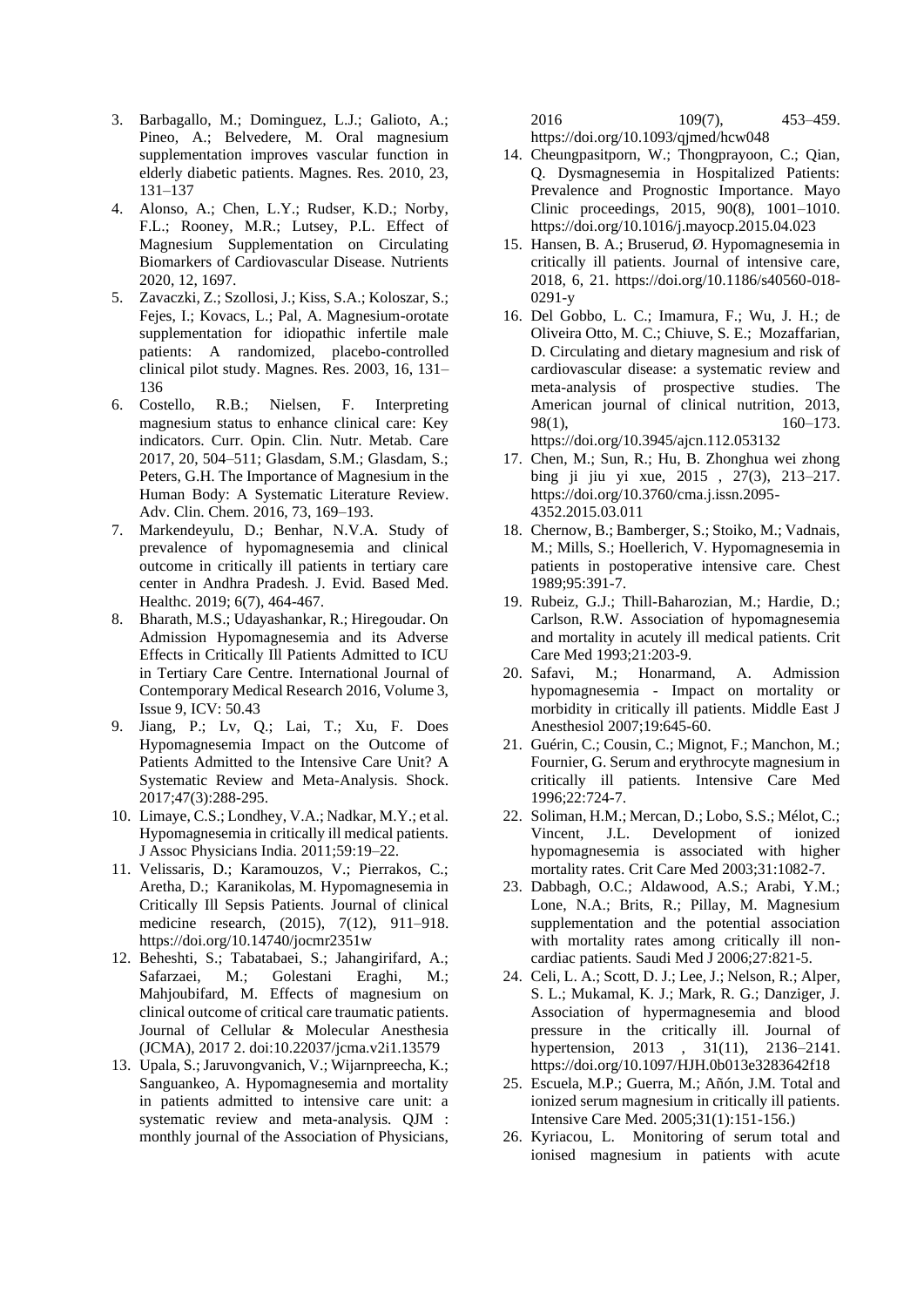myocardial infarction. Australian Journal of Medical Science, 2008, 29, 84-90.

- 27. Yeh, D.D.; Chokengarmwong, N.; Chang, Y. Total and ionized magnesium testing in the surgical intensive care unit - Opportunities for improved laboratory and pharmacy utilization. J Crit Care. 2017;42:147-151.
- 28. Huijgen, H.; Soesan, M.; Sanders, R.; Mairuhu, W.; Kesecioglu, J.; Sanders, G. Magnesium Levels in Critically Ill Patients What Should We Measure? American journal of clinical pathology, 2000 114, 688-695.
- 29. Lorentz, M.; Vianna, B. Disritmias cardíacas e anestesia. Revista Brasileira de Anestesiologia, 2011 61, 805-813. doi:10.1590/S0034- 70942011000600013
- 30. Zafar, M.S.; Wani, J.I.; Karim, R.; Mir, M.M.; Koul, P.A. Significance of serum magnesium levels in critically ill patients. Int J Appl Basic Med Res. 2014, 4(1):34-37
- 31. Panahi, Y.; Mojtahedzadeh, M.; Najafi, A. The role of magnesium sulfate in the intensive care unit. EXCLI J. 2017;16:464-482. Published 2017 Apr 5.
- 32. Jolly, K.; Faulconer, R.; McEwan, R. The incidence of hypomagnesemia following abdominal aortic aneurysm surgery. Ann R Coll Surg Engl 2015;97:379–81.
- 33. Fairley, J.L.; Zhang, L.; Glassford, N.J. Magnesium status and magnesium therapy in cardiac surgery: A systematic review and metaanalysis focusing on arrhythmia prevention. Crit Care. 2017; 42: 69-77.
- 34. Chaudhary, R.; Garg, J.; Turagam, M.; Chaudhary, R.; Gupta, R.; Nazir, T.; Bozorgnia, B.; Albert, C.; Lakkireddy, D. Role of Prophylactic Magnesium Supplementation in Prevention of Postoperative Atrial Fibrillation in Patients Undergoing Coronary Artery Bypass Grafting: a Systematic Review and Meta-Analysis of 20 Randomized Controlled Trials. Journal of atrial fibrillation, 2019, 12(1), 2154. https://doi.org/10.4022/jafib.2154
- 35. Jolly, K.; Faulconer, R.; McEwan, R.; Becker, H.; Garnham, A. The incidence of hypomagnesaemia following abdominal aortic aneurysm surgery. Annals of the Royal College of Surgeons of England, 2015, 97(5), 379–381. https://doi.org/10.1308/003588415X1418125479 0004
- 36. D'Agostino, R.S.; Jacobs, J.P.; Badhwar, V.; Fernandez, F.G.; Paone, G.; Wormuth, D.W. The Society of Thoracic Surgeons adult cardiac surgery database: 2018 update on outcomes and quality. Ann Thorac Surg. 2018;105(1):15–23. doi: 10.1016/j.athoracsur.2017.10.035
- 37. Whittaker, J. D.; Downes, F.; Becker, H.; Garnham, A.; Wall, M. Influence of Perioperative Serum Magnesium for Cardiac and Noncardiac

Morbidity and Mortality Following Emergency Peripheral Vascular Surgery. Journal of cardiothoracic and vascular anesthesia, 2019, 33(2), 474–479.

https://doi.org/10.1053/j.jvca.2018.05.042

- 38. Salaminia, S.; Sayehmiri, F.; Angha, P.; Sayehmiri, K.; Motedayen, M. Evaluating the effect of magnesium supplementation and cardiac arrhythmias after acute coronary syndrome: A systematic review and meta-analysis. BMC Cardiovascular Disorders, 2018, 18. doi:10.1186/s12872-018-0857-6
- 39. Duff, J. P.; Topjian, A.; Berg, M. D.; Chan, M.; Haskell, S. E.; Joyner, B. L.; Jr, Lasa, J. J.; Ley, S. J.; Raymond, T. T.; Sutton, R. M.; Hazinski, M. F.; Atkins, D. L. 2018 American Heart Association Focused Update on Pediatric Advanced Life Support: An Update to the American Heart Association Guidelines for Cardiopulmonary Resuscitation and Emergency Cardiovascular Care. Circulation, 2018, 138(23), e731–e739.

https://doi.org/10.1161/CIR.0000000000000612

40. Panchal, A. R.; Berg, K. M.; Hirsch, K. G.; Kudenchuk, P. J.; Del Rios, M.; Cabañas, J. G.; Link, M. S.; Kurz, M. C.; Chan, P. S.; Morley, P. T.; Hazinski, M. F.; Donnino, M. W. 2019 American Heart Association Focused Update on Advanced Cardiovascular Life Support: Use of Advanced Airways, Vasopressors, and Extracorporeal Cardiopulmonary Resuscitation During Cardiac Arrest: An Update to the American Heart Association Guidelines for Cardiopulmonary Resuscitation and Emergency Cardiovascular Care. Circulation, 2019, 140(24), e881–e894.

https://doi.org/10.1161/CIR.0000000000000732

- 41. Macle, L.; Cairns, J.; Leblanc, K.; Tsang, T.; Skanes, A.; Cox, J. L.; Healey, J. S.; Bell, A.; Pilote, L.; Andrade, J. G.; Mitchell, L. B.; Atzema, C.; Gladstone, D.; Sharma, M.; Verma, S.; Connolly, S.; Dorian, P.; Parkash, R.;Talajic, M.; Nattel, S.; CCS Atrial Fibrillation Guidelines Committee. 2016 Focused Update of the Canadian Cardiovascular Society Guidelines for the Management of Atrial Fibrillation. The Canadian journal of cardiology, 2016, 32(10), 1170–1185. https://doi.org/10.1016/j.cjca.2016.07.591
- 42. Oesterle, A.; Weber, B.; Tung, R.; Choudhry, N. K.; Singh, J. P.; Upadhyay, G. A. Preventing Postoperative Atrial Fibrillation After Noncardiac Surgery: A Meta-analysis. The American journal of medicine, 2018, 131(7), 795–804.e5. https://doi.org/10.1016/j.amjmed.2018.01.032
- 43. Gröber U. Magnesium and Drugs. International journal of molecular sciences, 2019, 20(9), 2094. https://doi.org/10.3390/ijms20092094
- 44. Zhang, J.; Wang, Y.; Xu, H.; Yang, J. Influence of magnesium sulfate on hemodynamic responses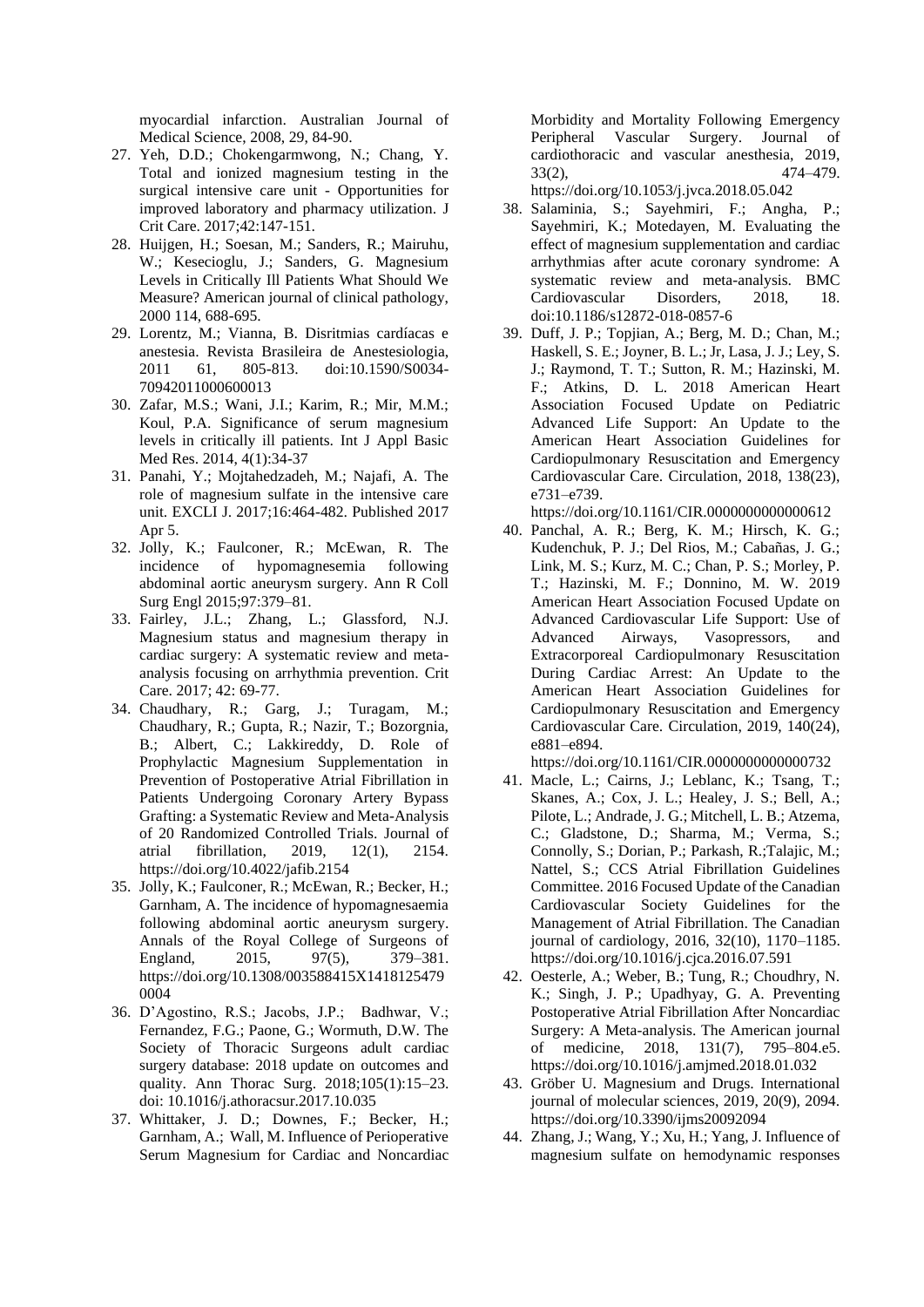during laparoscopic cholecystectomy: A metaanalysis of randomized controlled studies. Medicine, 2018, 97(45), e12747. https://doi.org/10.1097/MD.0000000000012747

- 45. Biesenbach, P.; Mårtensson, J.; Osawa, E.; Eastwood, G.; Cutuli, S.; Fairley, J.; Matalanis, G.; Bellomo, R. Magnesium supplementation: Pharmacokinetics in cardiac surgery patients with normal renal function. Journal of critical care, 2018, 44, 419–423. https://doi.org/10.1016/j.jcrc.2018.01.011
- 46. Jannati, M.; Shahbazi, S.; Eshaghi, L. Comparison of the Efficacy of Oral versus Intravascular Magnesium in the Prevention of Hypomagnesemia and Arrhythmia after CABG. Brazilian journal of cardiovascular surgery, 2018, 33(5), 448–453. https://doi.org/10.21470/1678- 9741-2018-0070
- 47. Glasdam, S. M.; Glasdam, S.; Peters, G. H. The Importance of Magnesium in the Human Body: A Systematic Literature Review. Advances in clinical chemistry, 2016, 73, 169–193. https://doi.org/10.1016/bs.acc.2015.10.002
- 48. Cavalcanti, I. L.; de Lima, F.; da Silva, M.; da Cruz Filho, R. A.; Braga, E.; Verçosa, N. Use Profile of Magnesium Sulfate in Anesthesia in Brazil. Frontiers in pharmacology, 2019, 10, 429. https://doi.org/10.3389/fphar.2019.00429
- 49. Chen, C.; Tao, R. The Impact of Magnesium Sulfate on Pain Control After Laparoscopic Cholecystectomy: A Meta-Analysis of Randomized Controlled Studies. Surgical laparoscopy, endoscopy & percutaneous techniques, 2018, 28(6), 349–353. https://doi.org/10.1097/SLE.0000000000000571
- 50. Peng, Y. N.; Sung, F. C.; Huang, M. L.; Lin, C. L.; Kao, C. H. The use of intravenous magnesium sulfate on postoperative analgesia in orthopedic surgery: A systematic review of randomized controlled trials. Medicine, 2018, 97(50), e13583. https://doi.org/10.1097/MD.0000000000013583
- 51. Li, L.-Q.; Fang, M.-D.; Wang, C.; Lu, H.-L.; Wang, L.-X.; Xu, H.-Y.; Zhang, H.-Z. Comparative evaluation of epidural bupivacaine alone and bupivacaine combined with magnesium sulfate in providing postoperative analgesia: a meta-analysis of randomized controlled trials. BMC anesthesiology, 2020, 20, 39. doi:10.1186/s12871-020-0947-8
- 52. Yaksh, T.; Fisher, C.; Hockman, T.; Wiese, A. Current and Future Issues in the Development of Spinal Agents for the Management of Pain. Current Neuropharmacology, 2016, 14. doi:10.2174/1570159X14666160307145542
- 53. Morrison, A.; Hunter, J.; Halpern, S.; Banerjee, A. Effect of intrathecal magnesium in the presence or absence of local anaesthetic with and without lipophilic opioids: A systematic review and meta-

analysis. British journal of anaesthesia, 2013, 110. doi:10.1093/bja/aet064

- 54. Pascual-Ramírez, J.; Gil-Trujillo, S.; Alcantarilla, C. Intrathecal magnesium as analgesic adjuvant for spinal anesthesia: a meta-analysis of randomized trials. Minerva anestesiologica, 2013, 79(6), 667–678.
- 55. Albrecht, E.; Kern, C.; Kirkham, K. R. The safety profile of neuraxial magnesium has not been properly addressed. British journal of anaesthesia,  $2014,$  112(1), 173–174. https://doi.org/10.1093/bja/aet450
- 56. Abd-Elsalam, K. A.; Fares, K. M.; Mohamed, M. A.; Mohamed, M. F.; El-Rahman, A.; Tohamy, M. M. Efficacy of Magnesium Sulfate Added to Local Anesthetic in a Transversus Abdominis Plane Block for Analgesia Following Total Abdominal Hysterectomy: A Randomized Trial. Pain physician, 2017, 20(7), 641–647.
- 57. Baker W. L. Treating arrhythmias with adjunctive magnesium: identifying future research directions. European heart journal. Cardiovascular pharmacotherapy, 2017, 3(2), 108–117. https://doi.org/10.1093/ehjcvp/pvw028.
- 58. Costello, R. B.; Elin, R. J.; Rosanoff, A.; Wallace, T. C.; Guerrero-Romero, F.; Hruby, A.; Lutsey, P. L.; Nielsen, F. H.; Rodriguez-Moran, M.; Song, Y.; & Van Horn, L. V. Perspective: The Case for an Evidence-Based Reference Interval for Serum Magnesium: The Time Has Come. Advances in nutrition (Bethesda, Md.), 2016 , 7(6), 977–993. https://doi.org/10.3945/an.116.012765
- 59. Glasdam, S. M. The Importance of Magnesium in the Human Body: A Systematic Literature Review. Advances in Clinical Chemistry 2016 Elsevier Inc. ISSN 0065-2423. doi.org/10.1016/bs.acc.2015.10.002
- 60. Altura, B. T. Importance of Ionized Magnesium Measurements in Physiology and Medicine and the Need for Ion-selective Electrodes. Journal of Clinical Case Studies ( ISSN 2471-4925 ), 2016 1. doi:10.16966/2471-4925.111
- 61. Zhang, W. Point Of Care Testing of Ionized Magnesium in Blood with Potentiometric Sensors - Opportunities and Challenges. American Journal of Biomedical Sciences, 2011, 3, 301-312. doi:10.5099/aj110400301
- 62. Ben Rayana, M.; Burnett, R.; Covington, A.; D'Orazio, P.; Fogh-Andersen, N.; Jacobs, E.; John, A. Guidelines for sampling, measuring and reporting ionized magnesium in undiluted serum, plasma or blood: International Federation of Clinical Chemistry and Laboratory Medicine (IFCC): IFCC Scientific Division, Committee on Point of Care Testing. Clinical chemistry and laboratory medicine : CCLM / FESCC, 2005, 43, 564-569. doi:10.1515/CCLM.2005.098